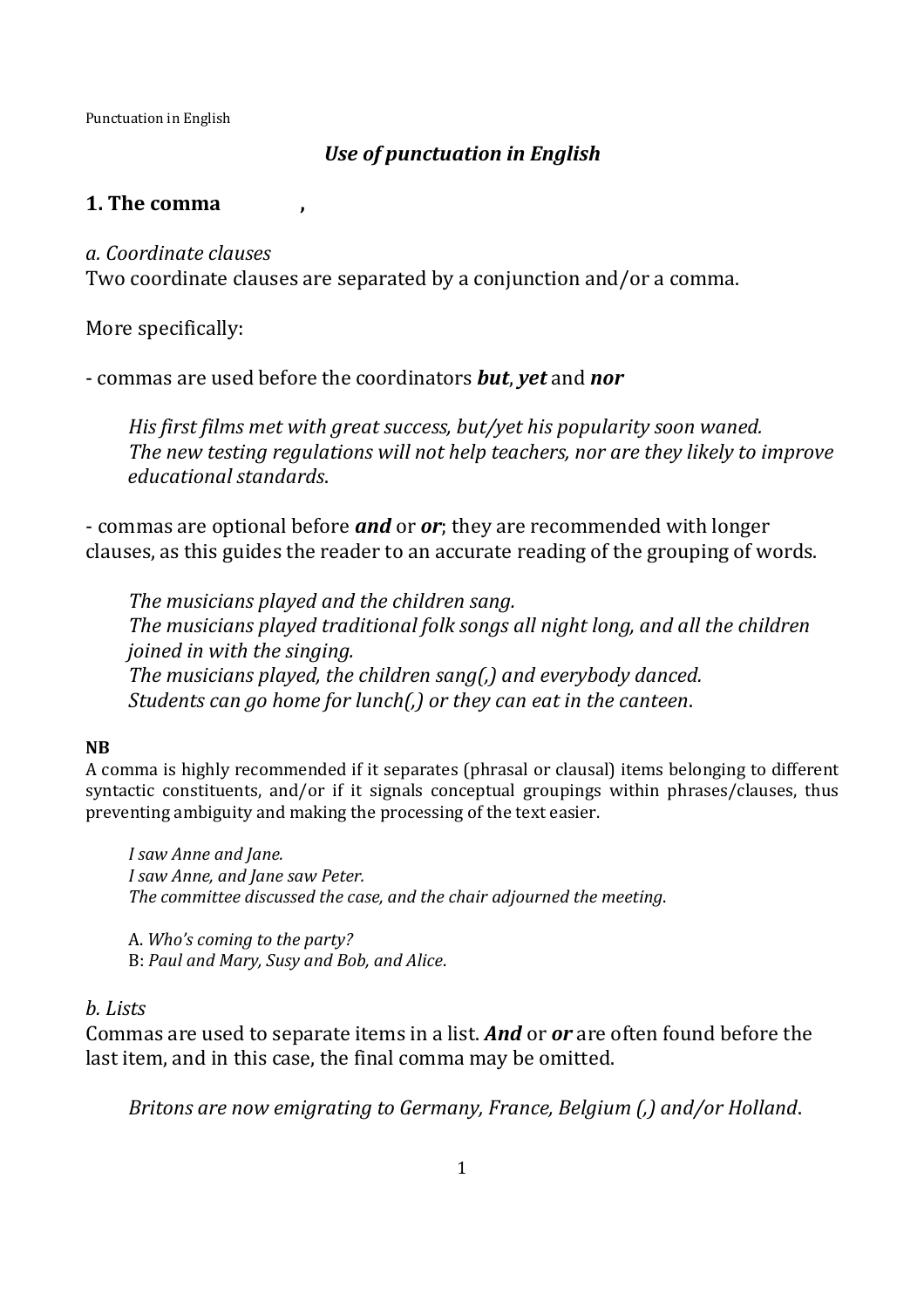### *c. Adjectives*

Commas are used to separate adjectives which describe the same noun, unless they are separated by *and*.

*She was a brave, determined leader*. *She was a brave, determined and wise leader*.

## *d. Adverbial clauses*

Commas are often used when the adverbial clause comes at the beginning of the sentence.

*In a tiny village near the English-Welsh border, some very strange things have been happening*.

(**BUT**: *Some very strange things have been happening in a tiny village near the English-Welsh border.*)

*If all the money is raised in the next few weeks, the expedition will leave*. (**BUT**: *The expedition will leave if the money is raised in the next few weeks*.)

# *e. Non-restrictive relative clauses and appositions*

Commas are put around non-restrictive relative clauses and appositions.

*His daughter, who had worked with him for many years, took over the business. Dangerous substances, banned in many countries, are still being used. Mr Barrett, the mayor of Eastville, will lead the discussion*.

### **NB**

In this case, the commas can be replaced by dashes or parentheses.

# *f. Linking adverbs*

Commas are used to separate linking adverbs from the rest of the sentence.

*However, antibiotics are often used incorrectly. Antibiotics, however, are often used incorrectly. Antibiotics, are often used incorrectly, however*.

# *g. Geographical locations*

Commas are used to separate the name of a place from the county, state or country in which it is found.

*They live in Alberta, Canada*.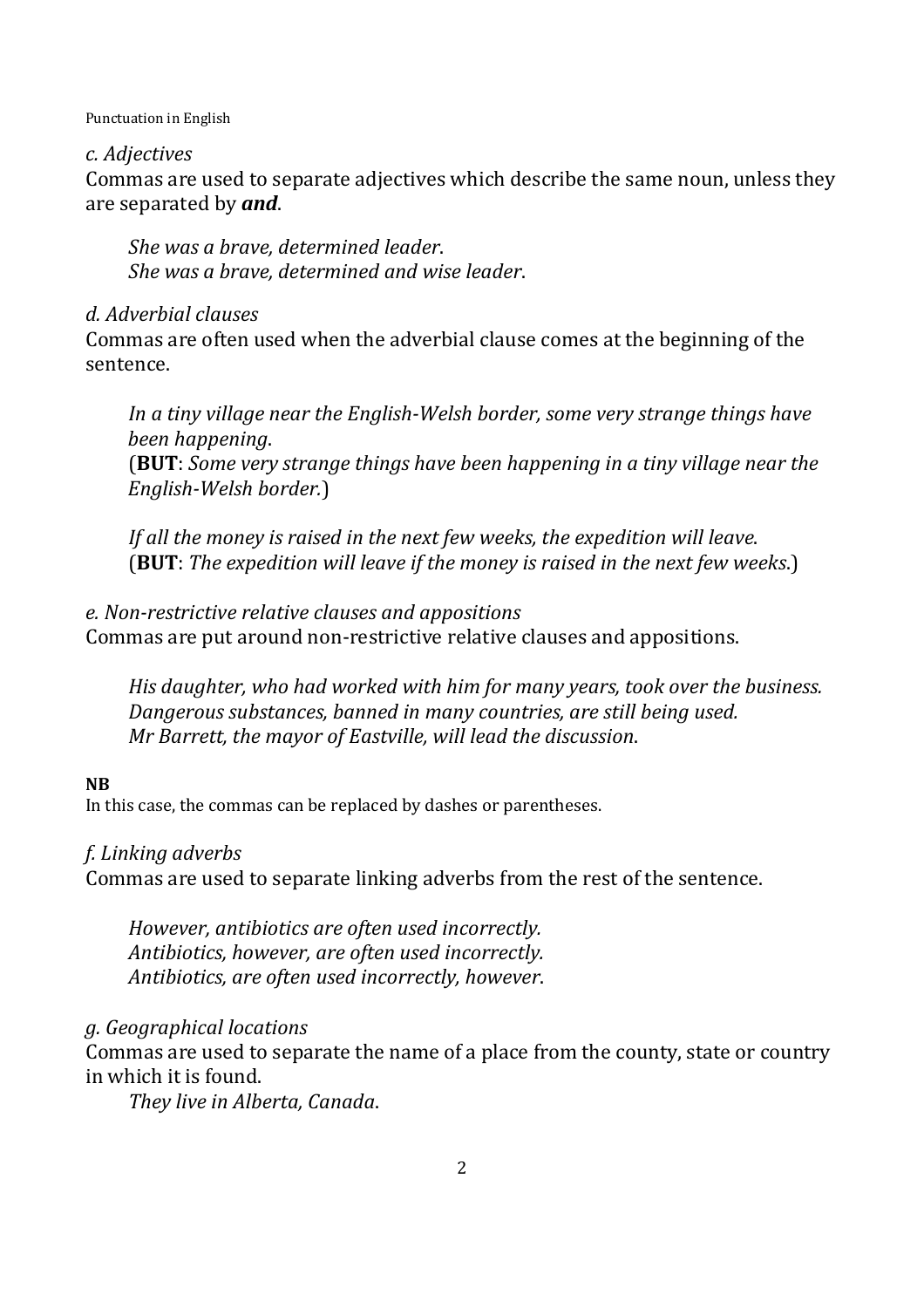### *h. Forms of address in letters/emails*

Commas are used after forms of address and in signature lines after the salutation.

*Dear Michael, Thanks you for your mail* …

*Best regards, Katherine Jones* 

#### *i. Line breaks*

Commas may be used to signal that information units (e.g. in addresses or signature lines) are to be understood as if written on separate lines.

*Please address all correspondence to Peggy Johnson, 154 Willow Road, AB346 London, UK*. *Have a great weekend. Bye, Sarah* 

*j. Question tags*  Commas are used before questions tags.

*This was a great experience, wasn't it?* 

### *k. Intonation and emphasis*

Commas can be used to mark level intonation (i.e. steady, constant, neither rising nor falling pitch) combined with a pause. This can signal added emphasis to the phrases or clauses separated by the comma.

*The problem was resolved, to everyone's surprise and pleasure*.

#### **NB**

Commas are **not** used before or after restrictive relative clauses or before *wh*-noun clauses.

*The man who sits by the fountain every day was once the richest landowner in the village. Nobody knows where Johnson went that autumn. Tell me who came yesterday*.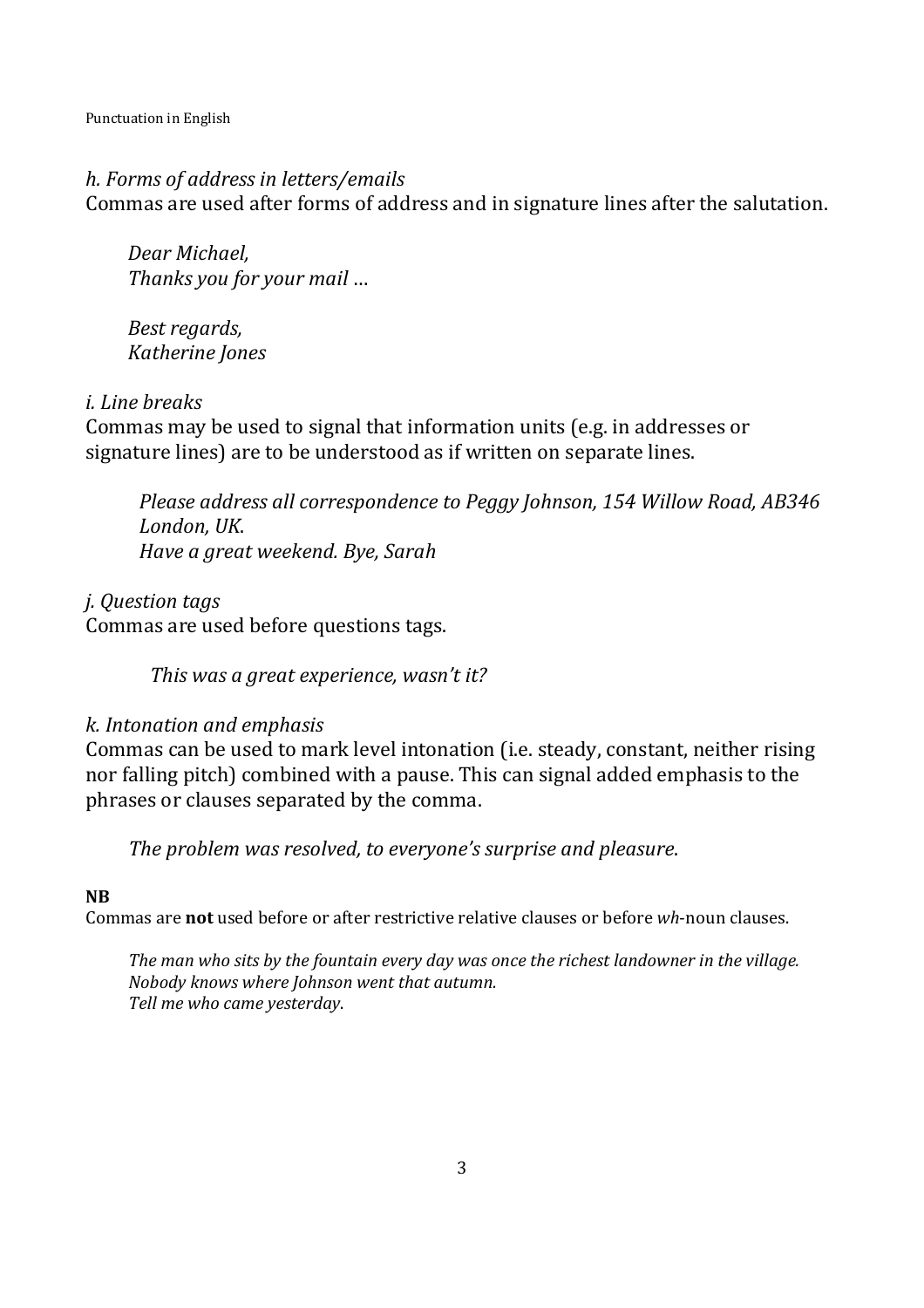# **2. The colon : (see also section 6. below)**

### *a. Explanations*

A colon can introduce an explanation for the first part of the sentence, as an alternative to a linker expressing reason.

*In the end the documentary was not broadcast because it was said to constitute a threat to national security. In the end the documentary was not broadcast: it was said to constitute a threat to national security*.

# *b. Details*

A colon can be followed by additional, more specific information about the first part of the sentence, as an alternative to a linker introducing details.

*Nearly everybody played a part in the war effort, that is, millions of people were involved in Civil Defence and other voluntary organisations. Nearly everybody played a part in the war effort: millions of people were involved in Civil Defence and other voluntary organisations*.

# *c. Lists*

Colons can be used to introduce a list of items.

*The researchers recommended the following changes: a reduction of working hours, greater involvement in decision-making, and an improvement in working conditions*.

# **3. The semi-colon ;**

### *a. Compound sentences*

A semi-colon can be used instead of a full stop to separate two grammatically independent clauses when there is a close semantic connection between the two.

*By 1598 the cumulative debt was 85 million; by the time Olivares came to power it was up to 120 million*.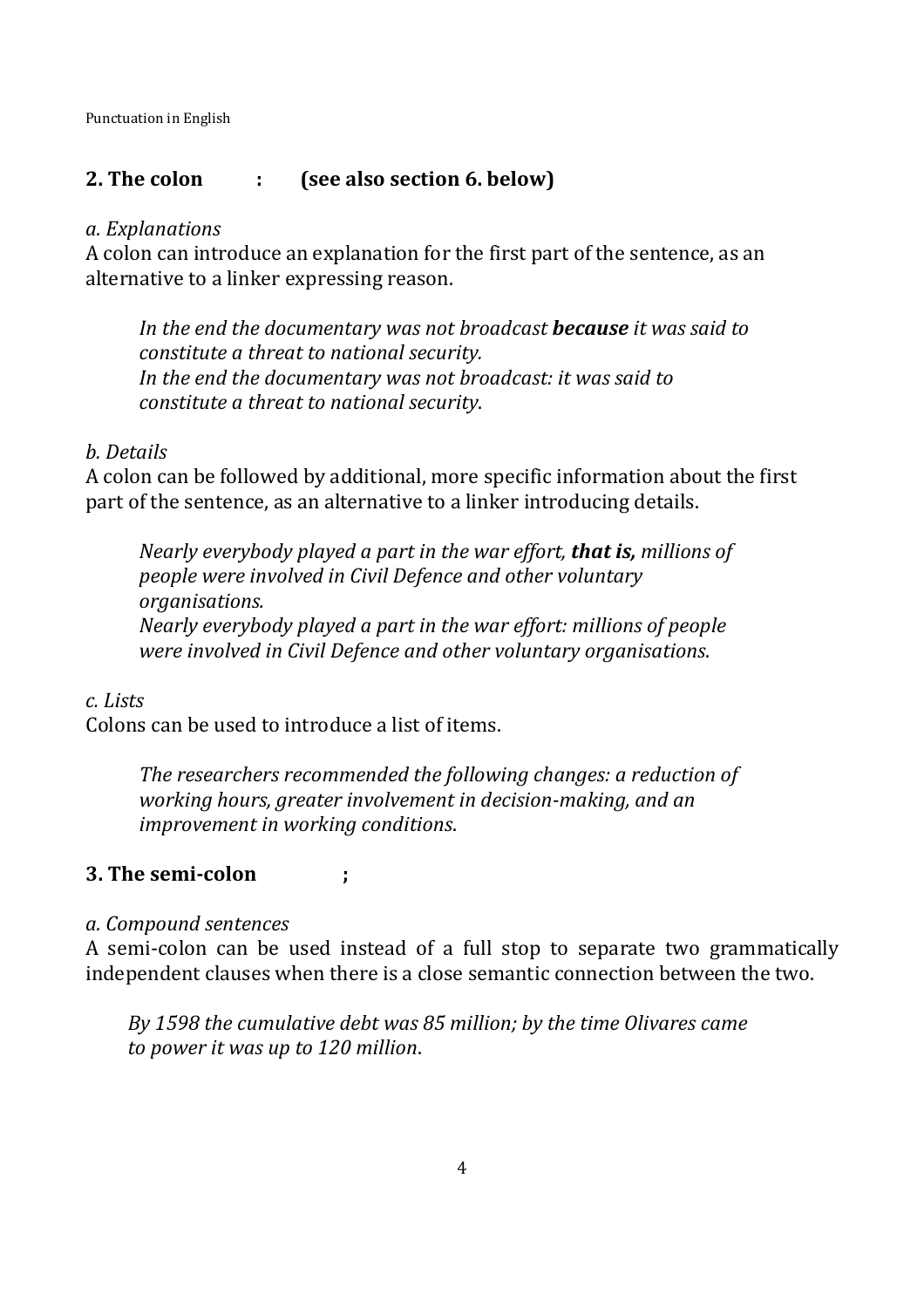### *b. Lists*

Semi-colons can be used instead of commas to separate items in a list, especially if these items are long or complex.

*Nearly everyone played a part in the war effort: over a million men joined the Home Guard; even larger numbers of volunteers were active in Civil Defence against air raids; thousands of women were recruited into the Women's Land Army*.

### **NB**

Another feature of the semi-colon is that, like the full stop, but unlike the comma (see above) it marks **falling** intonation.

*You will not be required to repay the grant; however, the grant alone will not cover all costs incurred*. *The grant alone will not cover all costs incurred; you will not be required to repay the grant, however*.

# **4. The full stop (AmE** — **period) .**

As well as marking the end of a sentence, full stops are used after initials and abbreviations.

*C. S. Lewis, Ms. Bennett, Dr. Jones, U. K*.

However, in modern British English the full stop is often omitted after abbreviations.

*Mr and Mrs Mason, USA* 

It also separates a unit from a decimal in figures

*1.25%* 

The full stop marks falling intonation, independently of the semantic-syntactic unit it is associated with

*Until the advent of the mobile phone, which brings out the ostrich in us*. (Kate Fox, 2004, *Watching the English*, London, Hodder, pp. 145-146)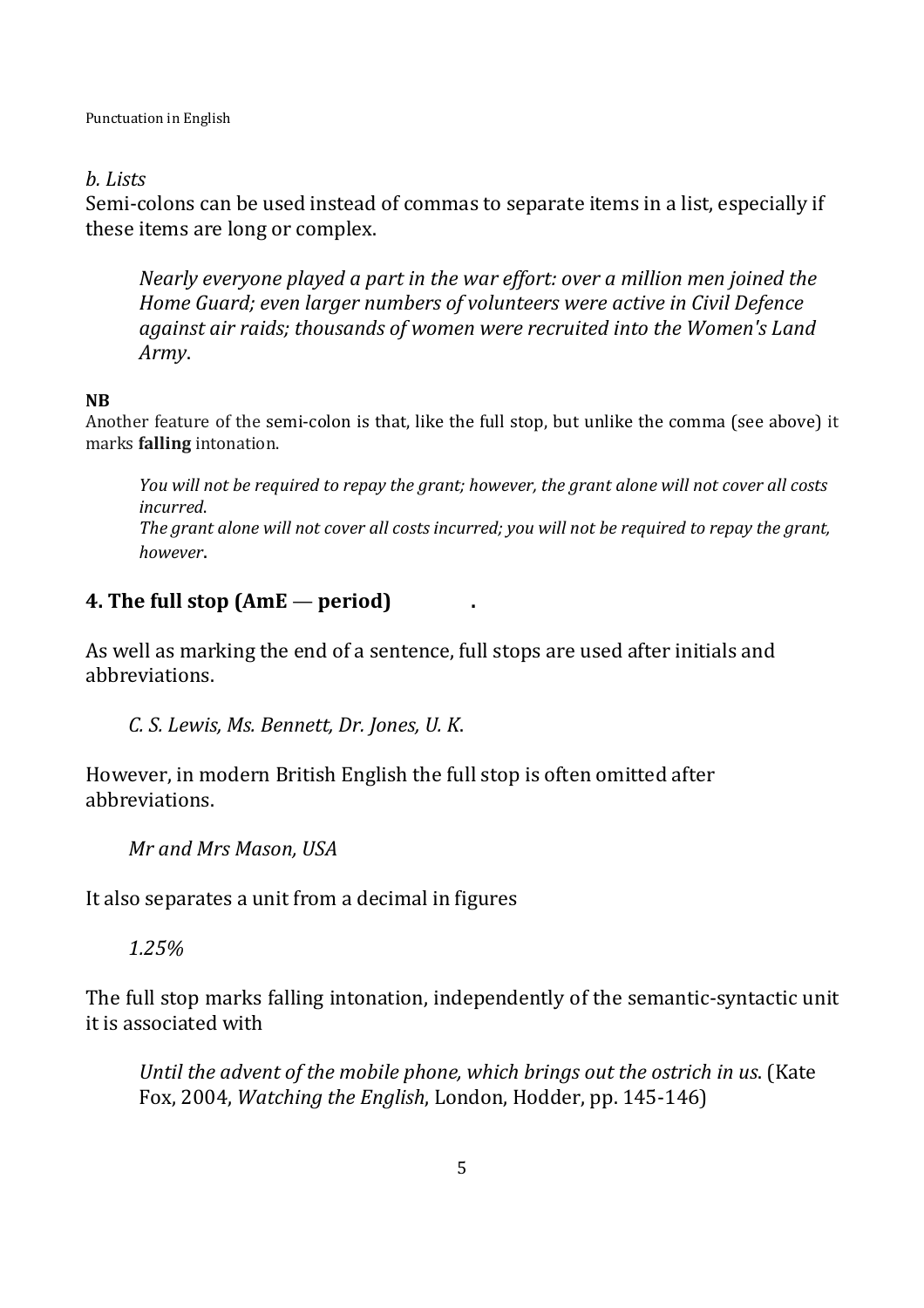# **5. Dashes and brackets/parentheses — ( )**

Dashes can be used in informal writing to separate a comment (i.e. a parenthetical remark) from the rest of the sentence.

*One month later — who knows why — he decided to leave for South Africa*.

#### **NB**

The information unit surrounded by dashes is pronounced at a lower pitch than the rest of the sentence.

#### **NB**

Brackets/parentheses or commas can be used instead of dashes to separate parenthetical information units from the rest of the sentence. Of the two, commas are preferred unless there is a lot of information and the risk of causing confusion.

> *When these occupations are structured and predictable, as in the transition from junior hospital doctor to consultant, reactions to work and politics are often conditioned more by expectations of the final position to be reached than the lowly position taken up on entry to the career*.

#### **BUT**

*When these occupations are structured and predictable (as in the transition from apprentice to journeyman to master craftsman, or from junior hospital doctor to registrar to consultant), reactions to work and politics are often conditioned more by expectations of the final position to be reached than the lowly position taken up on entry to the career*.

The dash can also be used to introduce an afterthought, where it could be replaced by a colon (see sub-section 2.a above).

> *And if Dwayne tells you he's going to be a rap star, don't mention the negative odds — give an example of someone who hit the charts*. (Anthony Marais, 2002, *Xenophobe's guide to the Californians*, London, Oval Books, p. 61)

When punctuating dialogue, the dash can indicate an interruption or a broken-off sentence.

*"Well, you see, what I mean is that it's like—"*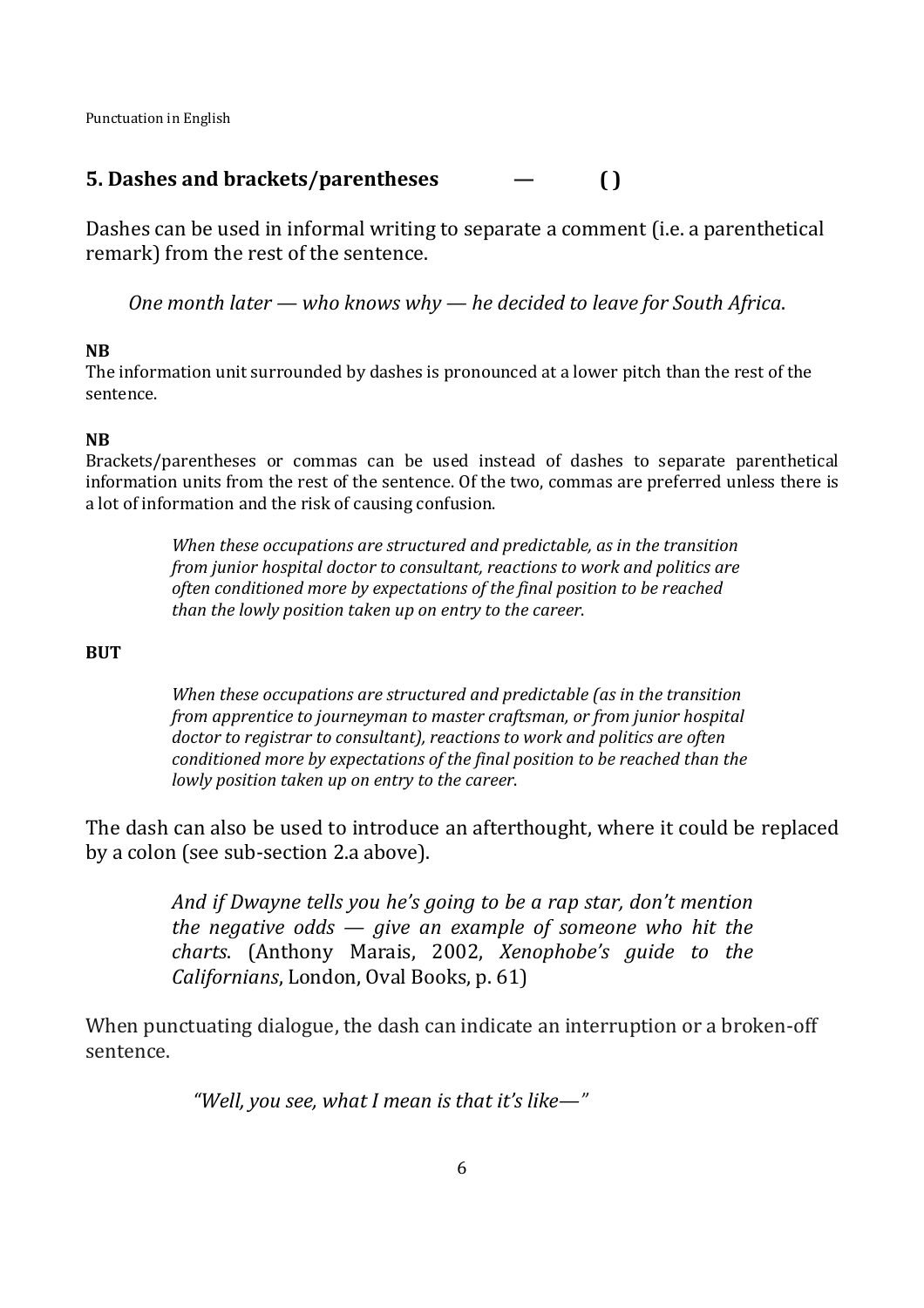### **6. Quotation marks " " ' '**

Quotation marks can be double " " or single ' ' . Double marks are more common in hand-written texts, whereas single marks are usually found in printed material. Note the use of punctuation marks and capital letters in the following examples, in particular the position of the comma in the quoted text.

> *She said, 'You're looking wonderful.' 'You're looking wonderful,' she said. 'I don't think,' she said, 'that I will be going tonight.'*

#### **NB**

In a conversation between one or more people, a new line is started for each change of speaker.

*'Do you think it will be fine today?' she asked. 'I don't know,' he replied*.

#### **NB**

When the reporting clause comes BEFORE the reported text, then a colon is used to introduce a quotation.

> *As my father always used to say: 'The road to hell is paved with good intentions.'*

Quotation marks are used in handwriting where print would use italics:

- for names of books, magazines, newspapers, films, musical compositions and paintings;

*Tolstoy began writing 'War and Peace' in 1865*.

- for words in a foreign language and to signal non-literal meaning or emphasis.

*The concept of 'weltanschauung' dates back to the nineteenth century. A: What does MAZE mean? B: It means 'labirinto'. Yesterday I finally spoke to the 'great' man. It is 'necessary' to act immediately*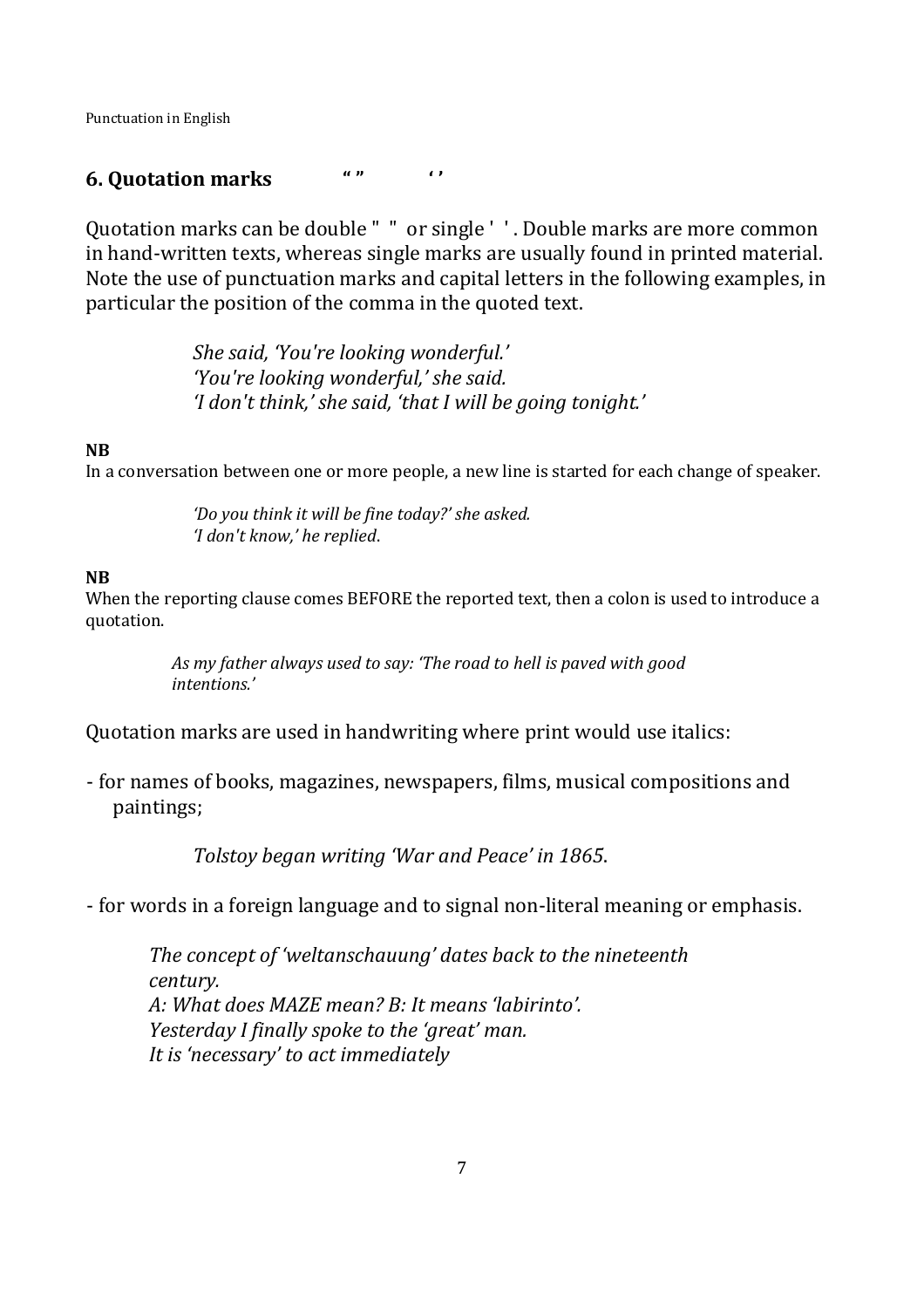## **7. The apostrophe '**

Apostrophes are used in genitive forms, contracted forms, abbreviations and plurals of abbreviations.

> *Einstein's theory of relativity the students' complaints The party's over. They don't care about us. We landed at Miami Int'l Airport. the CEO's of the two companies*

**NB**

*Its*: possessive determiner of *it* vs *It's*: contracted form

# **8. Capital letters**

Capital letters are used in the following circumstances:

- at the beginning of sentences and quotations
- for names of people, places, works of literature, the days of the week, the months, nationalities, and all the planets except the earth (but not for the sun, the moon or the seasons)

*George Clooney London Bridge Bleak House, The Taming of the Shrew Monday, Tuesday ... January, February ... English, Greek ... Mars, Venus* ...

#### **NB**

The words *north*, *south*, *east* and *west* are usually only written with a capital letter when they form part of a place name.

*The house faces north*.

#### **BUT**

*They come from North Carolina*.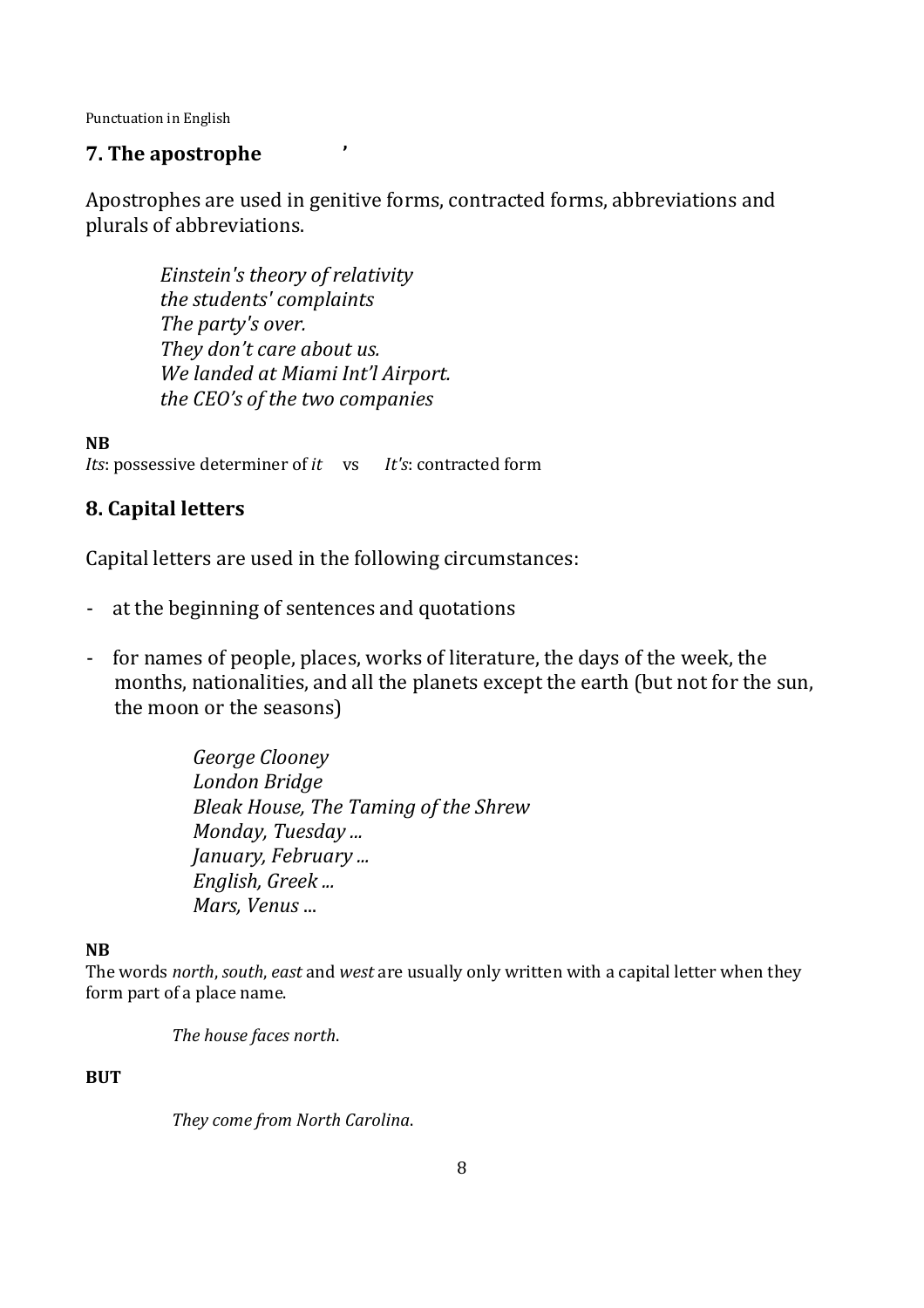- for titles

*John Schwarz is a professor*.

# **BUT**

*This article was written by Professor Schwarz*.

- for names of organisations or institutions;

*The Ministry of Defence Friends of the Earth*

- for words connected with religion.

*God, Creator, Almighty, Lord* 

# **BUT**

*Thor was the god of thunder*.

# **9. The hyphen**

*a. Compound nouns* If the second component of the compound noun is an adverb, a hyphen is used.

| a passer-by | (plural <i>passers-by</i> ) |
|-------------|-----------------------------|
| a cover-up  | (plural <i>cover-ups</i> )  |

If the first component of the compound noun is a letter, a hyphen is used.

*a U-turn, a T-shirt, e-mail* 

For terms denoting members of the family, hyphens are used with the words *in-law* and *great-*.

*mother-in-law, in-laws, great-uncle*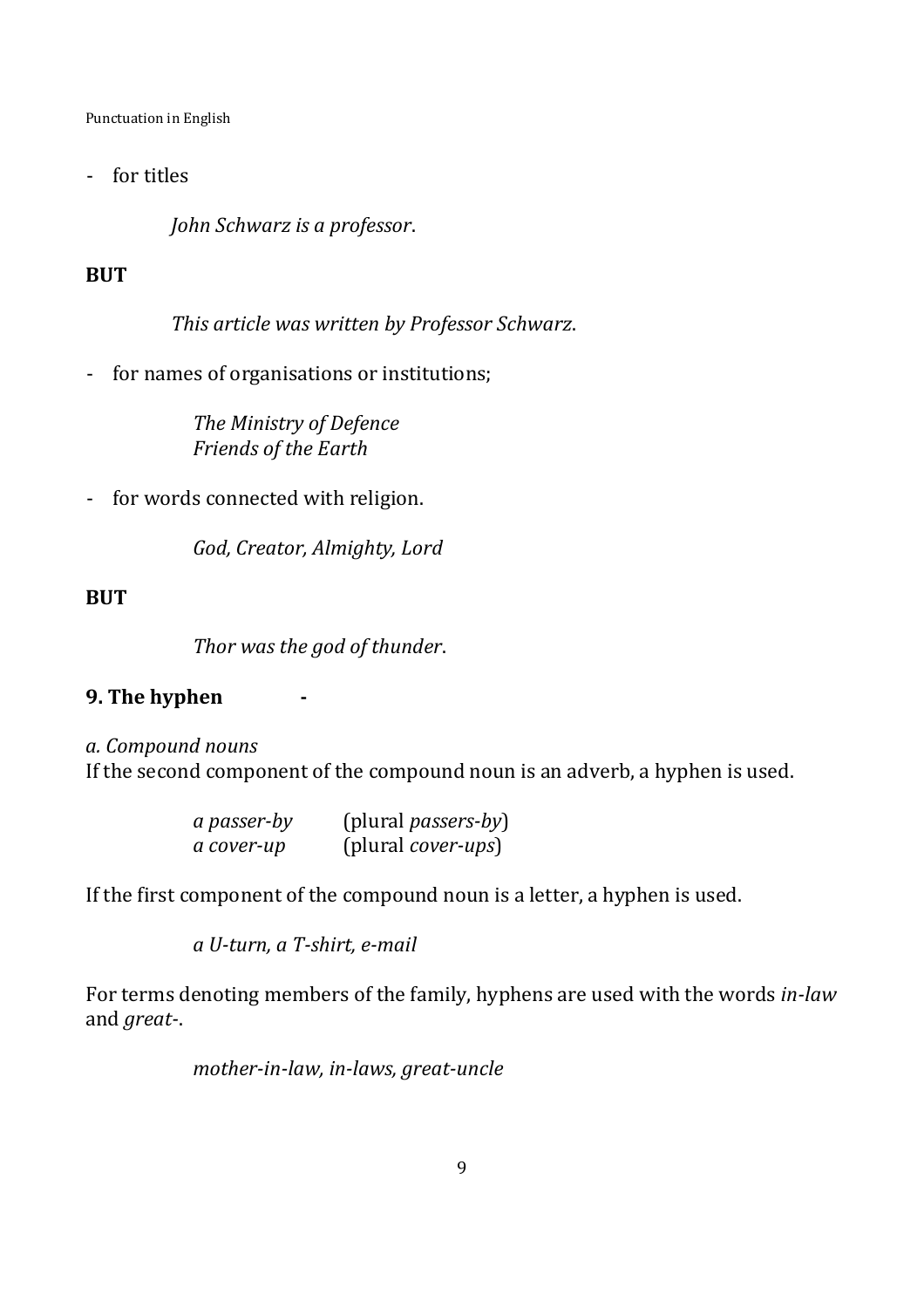### **NB**

Compound nouns may be written either as one word (*boyfriend*), as two words (*film star*), or with a hyphen (*theatre-goer*). These must be learnt individually as there are no rules concerning the use of the hyphen, and there is very often more than one possible spelling.

> *babysitter/baby-sitter, air conditioning/air-conditioning, letterbox/letter box/letter-box*

### *b. Compound adjectives*

Hyphens are used in the following circumstances:

in compound adjectives expressing measurement

*a three-year-old boy, a ten-mile journey, a two-minute silence* 

in compound adjectives in which the first component is a noun and the second component is a participle

> *fire-fighting equipment, tax-paying citizens, voice-operated device, colour-coded text*

in compound adjectives in which the first component is an adverb and the second component is a participle IF they premodify a noun

*She was very well known in those circles*.

# **BUT**

*She was a very well-known actress*.

- in compound adjectives ending in -*ed* formed from noun phrases

*with a good nature / good-natured with blue eyes / blue-eyed*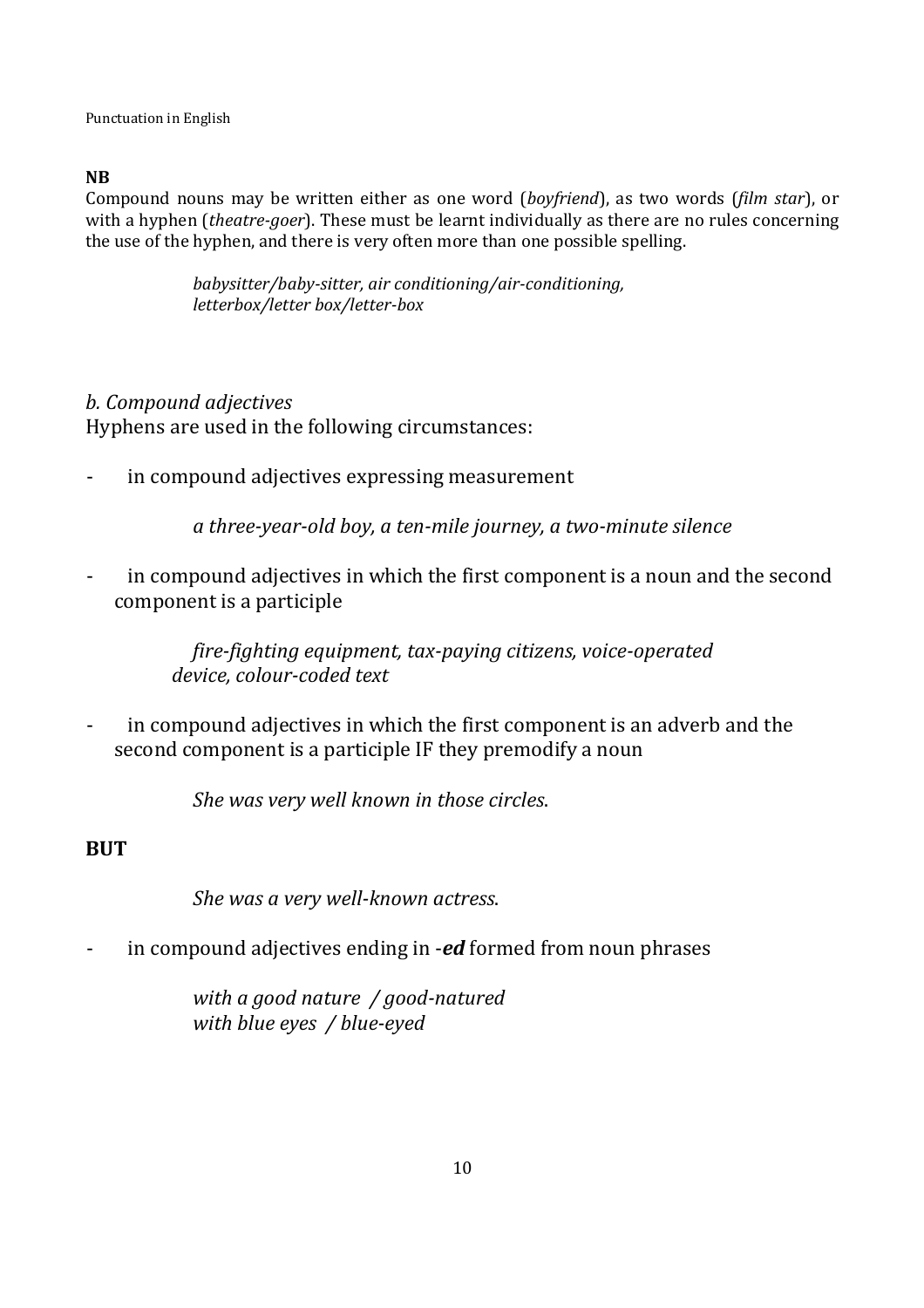#### *c. Noun modification*

Hyphens are often found when phrasal or clausal expressions are used to modify nouns.

> *You can do it yourself! He is out of work. Derelict land makes a do-it-yourself adventure playground and a meeting place for out-of-work teenagers*.

*d. Coordination compounds*  Hyphens are used in coordination compounds.

> *Italian-Czech dictionary, staff-student ratio, Franco-Prussian war*

### *e. Numerals and fractions*

Hyphens are used to separate tens from units, and units from fractions.

*twenty-two, two-thirds*

#### *f. Prefixes*

Hyphens are used when the second item begins with a capital letter.

*anti-American* 

Hyphens are used when the second item is a number.

*pre-1914* 

Hyphens are common after prefixes such as *co-, ex-, half-, non*- and *self*-.

*co-worker, ex-president, half-sister, non-profit, self-control*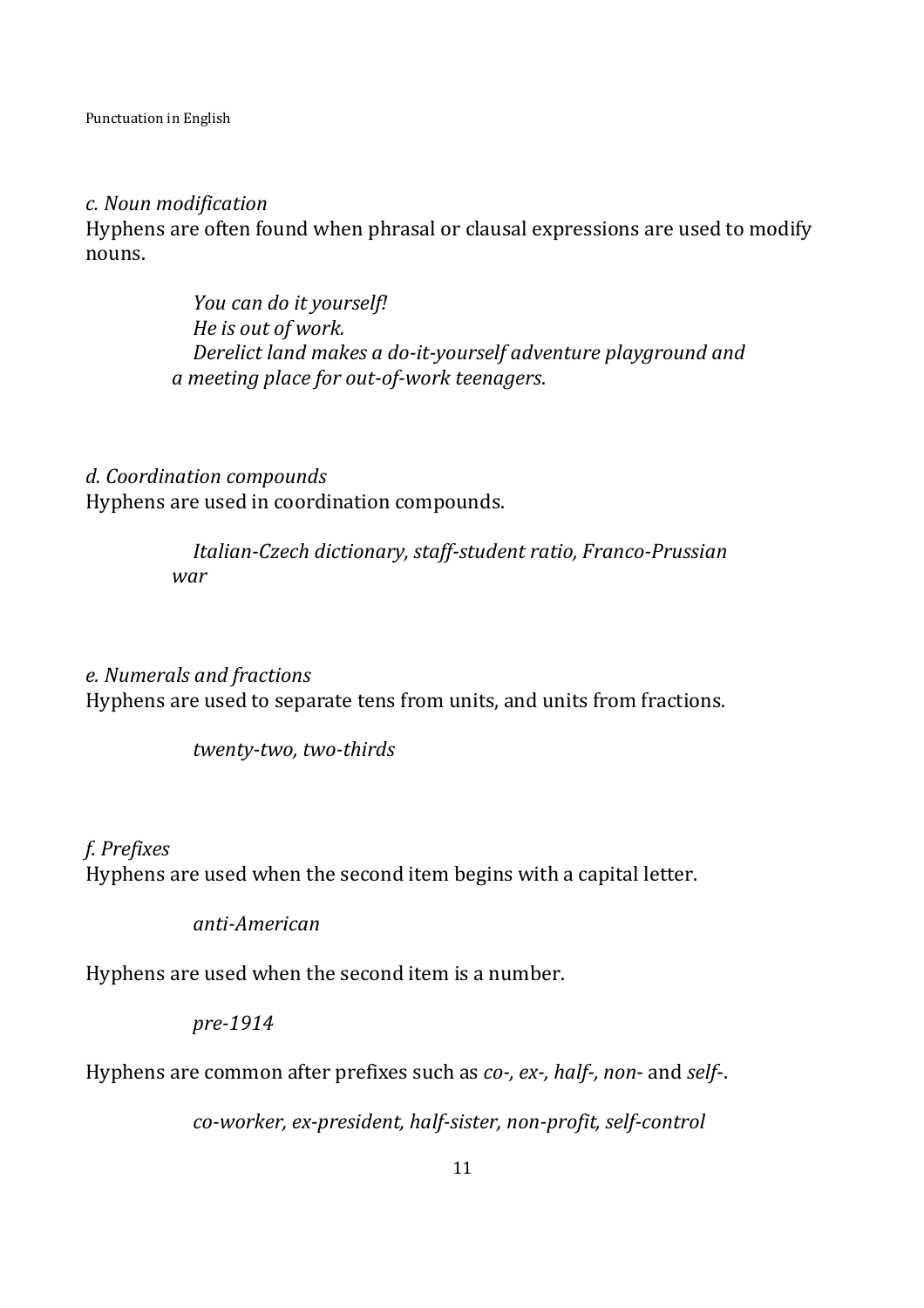### **10. The exclamation mark (AmE** — **exclamation point) !**

Exclamation marks are used for exclamatives, signalling positive or negative emotion (surprise, anger, interest, fear etc.)

> *That's great! Be careful! You idiot!*

Exclamation marks are very common in informal writing, where more than one may be used.

*Can't wait to see you!!!* 

# **11. The question mark ?**

The question mark indicates a question. *What's your name? Is this yours? Was it good or bad?*

It can mark rising intonation (to signal interest or surprise and to attract attention) *And?* 

*Excuse me? You have told him about us?*

#### **NB**

*Wh*-questions, however, end in **falling** intonation.

### **12. The slash /**

The slash indicates a series of alternatives (equivalent to *either/or* and *and/or),* in contrast to the use of the hyphen to signal coordination (see sub-section 9.d above).

*The speaker/writer* 

The slash may be used to separate units of information.

*C:/Documents/English/grammar/punctuation*